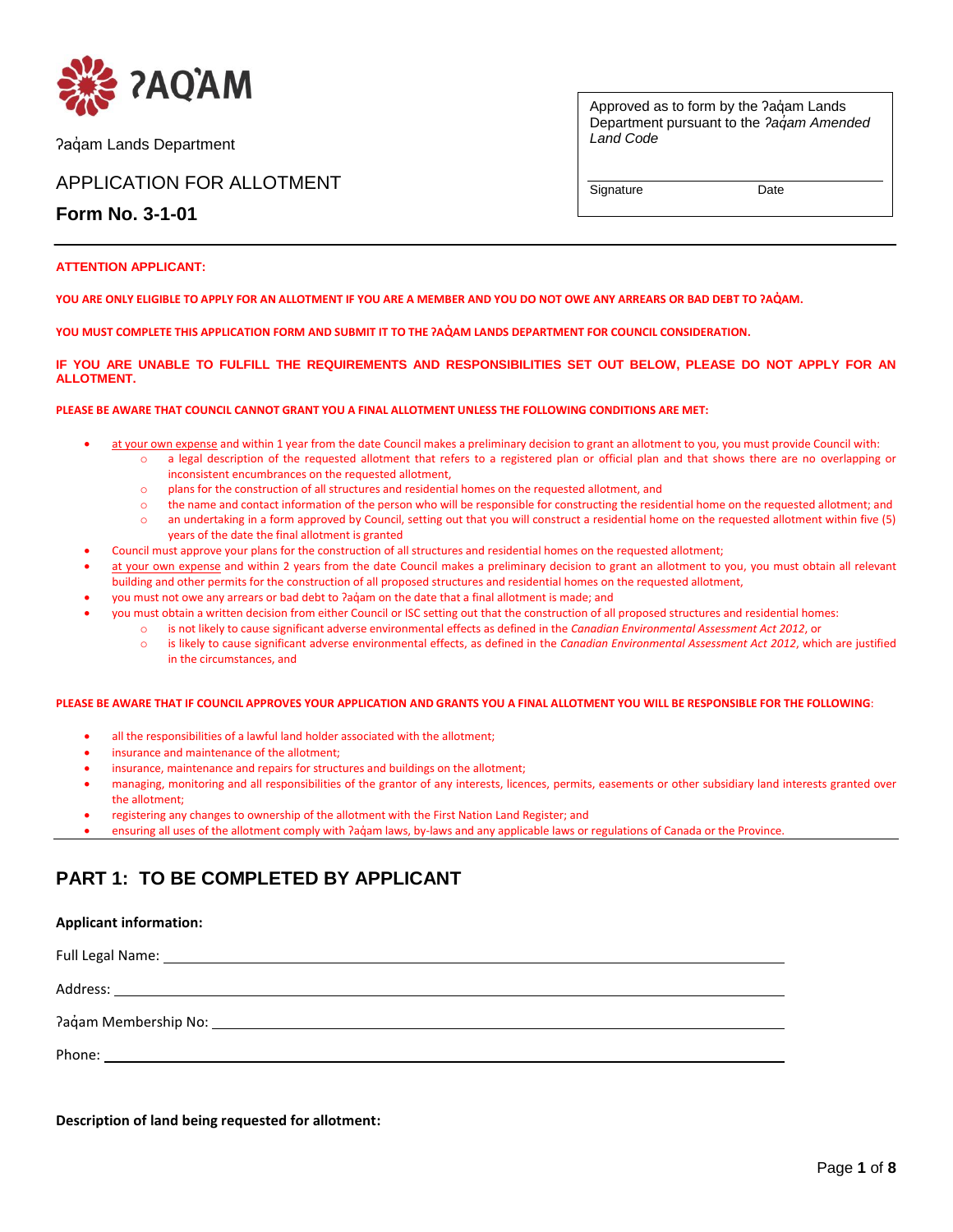#### **List all known encumbrances on land being requested for allotment:**

\_\_\_\_\_\_\_\_\_\_\_\_\_\_\_\_\_\_\_\_\_\_\_\_\_\_\_\_\_\_\_\_\_\_\_\_\_\_\_\_\_\_\_\_\_\_\_\_\_\_\_\_\_\_\_\_\_\_\_\_\_\_\_\_

\_\_\_\_\_\_\_\_\_\_\_\_\_\_\_\_\_\_\_\_\_\_\_\_\_\_\_\_\_\_\_\_\_\_\_\_\_\_\_\_\_\_\_\_\_\_\_\_\_\_\_\_\_\_\_\_\_\_\_\_\_\_\_\_

**You MUST attach to this application a sketch of the land being requested for allotment.** *A "sketch" means a scaled drawing that shows: (a) the proposed allotment lot, including the distance of the lot in width, length and area, (b) the location of any existing and proposed residential homes, including the distance between residential homes and the distance from lot lines, (c) proposed and existing landscaping and fencing, (d) the location of any watercourses and the distance between watercourses and any existing or proposed residential home, and (e) existing and proposed parking areas, loading spaces and driveways.*

\_\_\_\_\_\_\_\_\_\_\_\_\_\_\_\_\_\_\_\_\_\_\_\_\_\_\_\_\_\_\_\_\_\_\_\_\_\_\_\_\_\_\_\_\_\_\_\_\_\_\_\_\_\_\_\_\_\_\_\_\_\_\_\_\_\_\_\_\_\_\_\_\_\_\_\_\_\_\_\_\_\_\_\_\_\_\_\_\_\_\_\_\_\_\_\_\_\_\_\_\_\_\_\_\_\_\_\_ \_\_\_\_\_\_\_\_\_\_\_\_\_\_\_\_\_\_\_\_\_\_\_\_\_\_\_\_\_\_\_\_\_\_\_\_\_\_\_\_\_\_\_\_\_\_\_\_\_\_\_\_\_\_\_\_\_\_\_\_\_\_\_\_\_\_\_\_\_\_\_\_\_\_\_\_\_\_\_\_\_\_\_\_\_\_\_\_\_\_\_\_\_\_\_\_\_\_\_\_\_\_\_\_\_\_\_\_ \_\_\_\_\_\_\_\_\_\_\_\_\_\_\_\_\_\_\_\_\_\_\_\_\_\_\_\_\_\_\_\_\_\_\_\_\_\_\_\_\_\_\_\_\_\_\_\_\_\_\_\_\_\_\_\_\_\_\_\_\_\_\_\_\_\_\_\_\_\_\_\_\_\_\_\_\_\_\_\_\_\_\_\_\_\_\_\_\_\_\_\_\_\_\_\_\_\_\_\_\_\_\_\_\_\_\_\_

\_\_\_\_\_\_\_\_\_\_\_\_\_\_\_\_\_\_\_\_\_\_\_\_\_\_\_\_\_\_\_\_\_\_\_\_\_\_\_\_\_\_\_\_\_\_\_\_\_\_\_\_\_\_\_\_\_\_\_\_\_\_\_\_\_\_\_\_\_\_\_\_\_\_\_\_\_\_\_\_\_\_\_\_\_\_\_\_\_\_\_\_\_\_\_\_\_\_\_\_\_\_\_\_\_\_\_\_ \_\_\_\_\_\_\_\_\_\_\_\_\_\_\_\_\_\_\_\_\_\_\_\_\_\_\_\_\_\_\_\_\_\_\_\_\_\_\_\_\_\_\_\_\_\_\_\_\_\_\_\_\_\_\_\_\_\_\_\_\_\_\_\_\_\_\_\_\_\_\_\_\_\_\_\_\_\_\_\_\_\_\_\_\_\_\_\_\_\_\_\_\_\_\_\_\_\_\_\_\_\_\_\_\_\_\_\_ \_\_\_\_\_\_\_\_\_\_\_\_\_\_\_\_\_\_\_\_\_\_\_\_\_\_\_\_\_\_\_\_\_\_\_\_\_\_\_\_\_\_\_\_\_\_\_\_\_\_\_\_\_\_\_\_\_\_\_\_\_\_\_\_\_\_\_\_\_\_\_\_\_\_\_\_\_\_\_\_\_\_\_\_\_\_\_\_\_\_\_\_\_\_\_\_\_\_\_\_\_\_\_\_\_\_\_\_

- [ ] Yes, sketch attached
- [ ] No, sketch not attached

**Provide details regarding your proposed building plans for a residential home on the land being requested for allotment (i.e. have you spoken to a builder already? will you buy a pre-fab home? When will you build the home?):**

\_\_\_\_\_\_\_\_\_\_\_\_\_\_\_\_\_\_\_\_\_\_\_\_\_\_\_\_\_\_\_\_\_\_\_\_\_\_\_\_\_\_\_\_\_\_\_\_\_\_\_\_\_\_\_\_\_\_\_\_\_\_\_\_\_\_\_\_\_\_\_\_\_\_\_\_\_\_\_\_\_\_\_\_\_\_\_\_\_\_\_\_\_\_\_\_\_\_\_\_\_\_\_\_\_\_\_\_ \_\_\_\_\_\_\_\_\_\_\_\_\_\_\_\_\_\_\_\_\_\_\_\_\_\_\_\_\_\_\_\_\_\_\_\_\_\_\_\_\_\_\_\_\_\_\_\_\_\_\_\_\_\_\_\_\_\_\_\_\_\_\_\_\_\_\_\_\_\_\_\_\_\_\_\_\_\_\_\_\_\_\_\_\_\_\_\_\_\_\_\_\_\_\_\_\_\_\_\_\_\_\_\_\_\_\_\_ \_\_\_\_\_\_\_\_\_\_\_\_\_\_\_\_\_\_\_\_\_\_\_\_\_\_\_\_\_\_\_\_\_\_\_\_\_\_\_\_\_\_\_\_\_\_\_\_\_\_\_\_\_\_\_\_\_\_\_\_\_\_\_\_\_\_\_\_\_\_\_\_\_\_\_\_\_\_\_\_\_\_\_\_\_\_\_\_\_\_\_\_\_\_\_\_\_\_\_\_\_\_\_\_\_\_\_\_

# **Do you owe any arrears or bad debt to ʔaq̓ am?**

\_\_\_\_\_\_\_\_\_\_\_\_\_\_\_\_\_\_\_\_\_\_\_\_\_\_\_\_\_\_\_\_\_\_\_\_\_\_\_\_\_\_\_\_\_\_\_\_\_\_\_\_\_\_\_\_\_\_\_\_\_\_\_\_

*"arrears" means a sum of money that is owed by a member to ʔaq̓am and consists of one (1) or more of the following types of payments: (a) unpaid rent payments, (b) unpaid mortgage payments, or (c) unpaid payments for services in relation to an ʔaq̓am-owned rental property.* 

*"bad debt" means any sum of money that is owed by a member to ʔaq̓am through either lending or revenue receivable by ʔaq̓am and is one (1) or more days overdue to be paid to ʔaq̓am.*

| $\sim$ | Yes |      | No       |
|--------|-----|------|----------|
| lf     |     | yes, | explain: |
|        |     |      |          |
|        |     |      |          |

**Do you authorize the ʔaq̓ am Finance Department to disclose to the ʔaq̓ am Lands Department all information relating to arrears or bad debt in your name?**

[ ] Yes

[ ] No

**You MUST attach either:**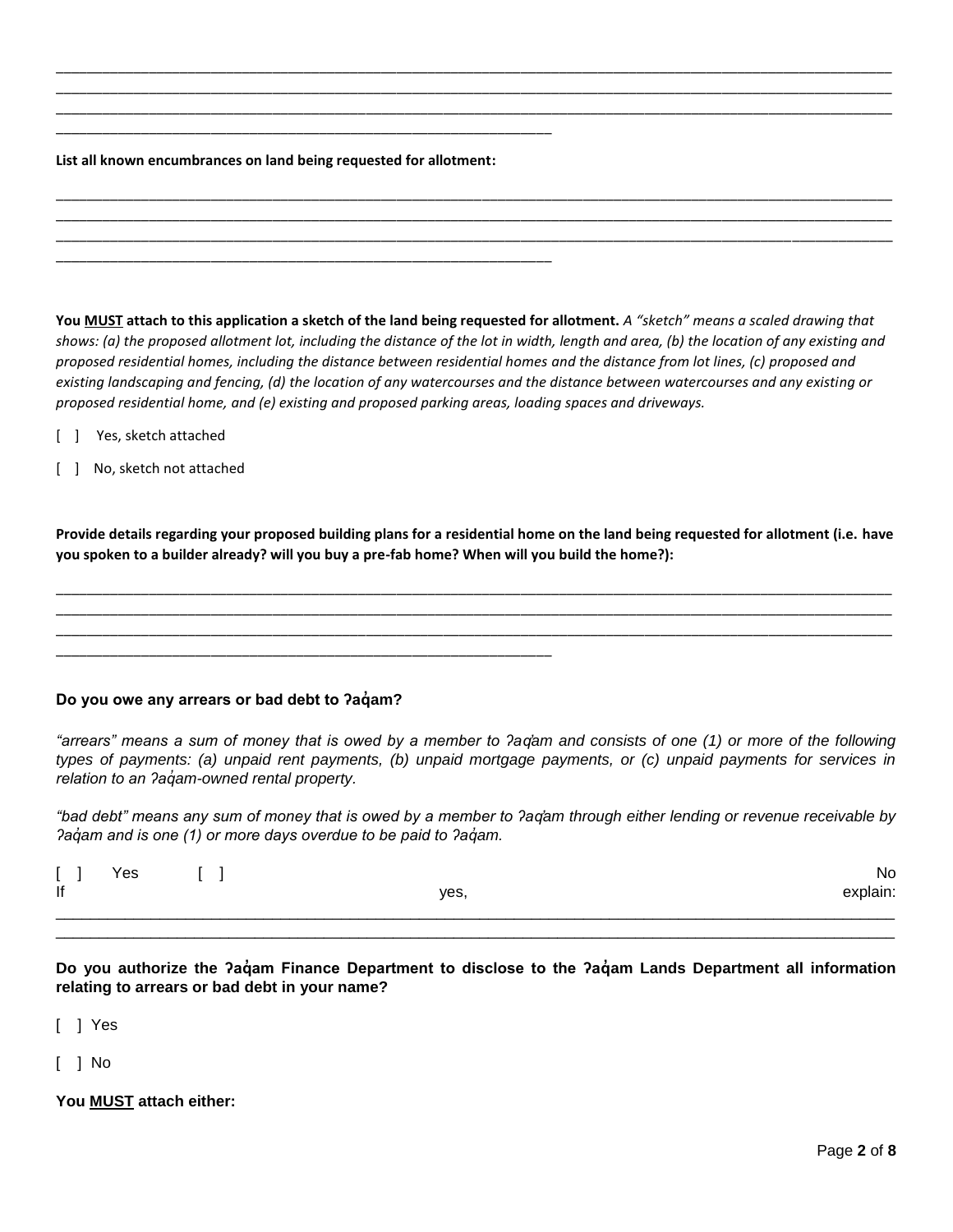### **(a) evidence that shows you have sufficient funds to construct the proposed structures and residential homes on the requested allotment; or**

**(b) evidence of a mortgage pre-approval.** *If you are providing* **e***vidence of a mortgage pre-approval you must ensure that it (a) covers the estimated costs of construction for the proposed structures and residential homes, (b) is in your name, (c) was obtained within the three (3) month period preceding the date of this application, and (d) is accompanied by a written authorization granting the entity that provided your mortgage pre-approval with permission to confirm the authenticity of the mortgage pre-approval with the Lands Department.*

- [ ] Yes, the evidence required above is attached
- [ ] No, the evidence required above is not attached

### **Are you an owner of an existing allotment?**

[ ] Yes, I am the owner of an existing allotment

If yes, is there an occupied residential home constructed on your existing allotment?

- [ ] Yes
- [ ] No
- [ ] No, I am not the owner of an existing allotment

### **Applicant's Signature**

I am the person named as the applicant in Part 1 of this application. I have provided all information contained in Part 1 of this application and I affirm that such information is, to the best of my knowledge, true and correct.

APPLICATION DATE

|             | M         | D         |
|-------------|-----------|-----------|
| <b>YYYY</b> | <b>MM</b> | <b>DD</b> |

**Signature of Applicant**

# **PART 2: TO BE COMPLETED BY THE LANDS DEPARTMENT**

### **Receipt of application**

Date Received: Time Received: Received By:

**Verification of applicant's identity:**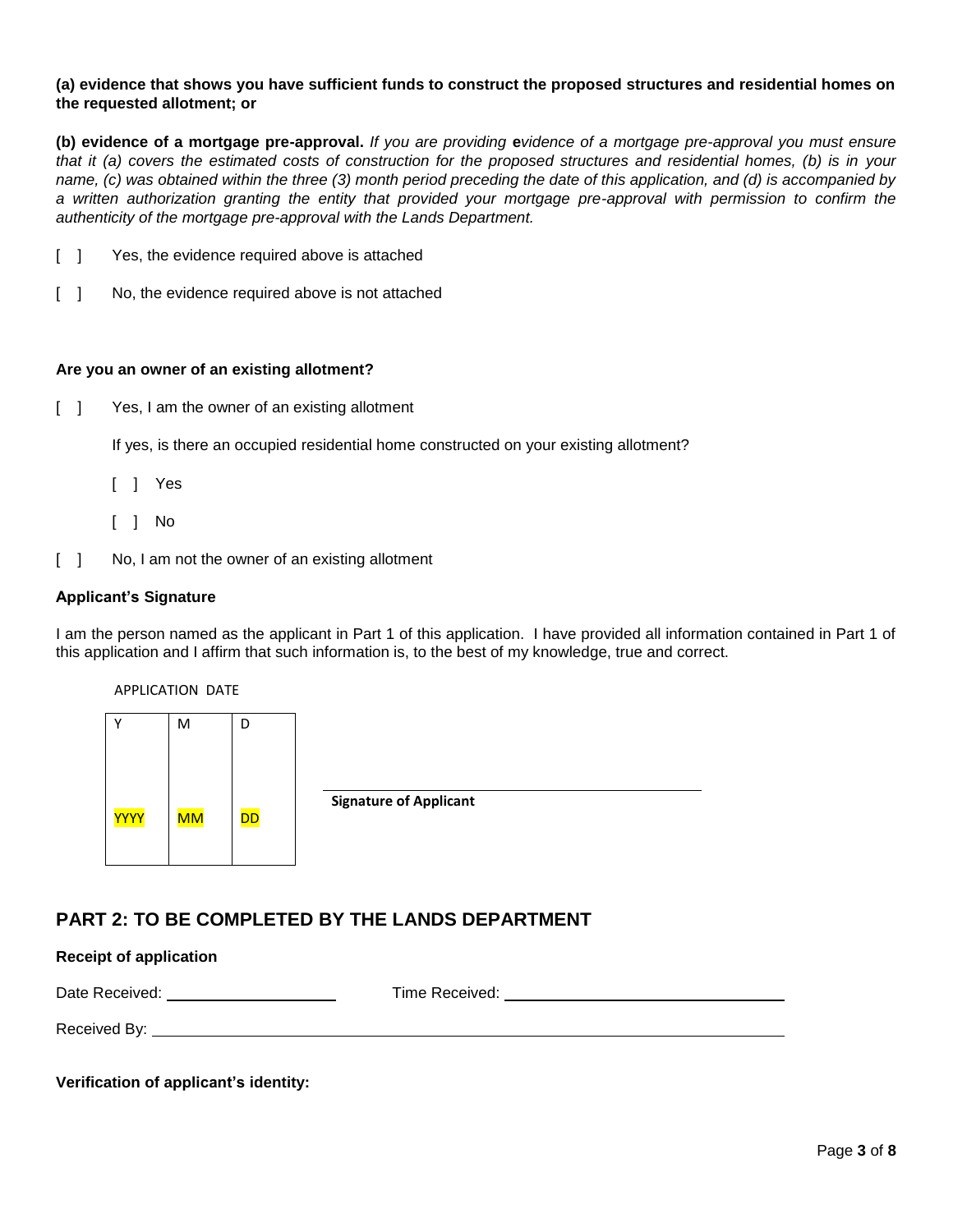[ ] I personally know the person named in this application. The person named in this application appeared before me and I verify that he / she is the person whose name appears on this application form.

**OR**

[ ] \_\_\_\_\_\_\_\_\_\_\_\_\_\_\_\_\_\_\_\_\_\_\_\_\_\_ is an employee or Council member of ?aquam who personally knows the person named in this application. The person named in this application appeared before \_\_\_\_\_\_\_\_\_\_\_\_\_\_\_\_\_\_\_\_\_, who has verified that he / she is the person whose name appears on this application form.

### **OR**

[ ] I have viewed two pieces of the applicant's government issued identification as follows and it is my opinion that the person represented in the two pieces of government issued identification are a likely representation of the person making this request: (*Provide document identification numbers, photocopy identification and attach to this application*):

|        | $\Box$ | Status Card Number:                           |
|--------|--------|-----------------------------------------------|
| $\Box$ |        | Drivers Licence Type and Number:              |
|        |        | Danislavlat településekben, Garat Missolandis |

- [ ] Provincial Identification (incl. Number): \_\_\_\_\_\_\_\_\_\_\_\_\_\_\_\_\_\_\_\_\_\_\_\_\_\_\_\_\_\_\_\_\_\_
- [ ] Passport (incl. Number):
- [ ] Other (specify):

Are the lands being requested for allotment  $2a$  dam community lands?

|  | $[$ ] Yes |  | $[$ ] No |
|--|-----------|--|----------|
|--|-----------|--|----------|

**List known encumbrances on the lands being requested for allotment, attach relevant documentation and assess whether any identified encumbrances are consistent with an allotment:**

|                                                                                                         | ILRS / FNLR No. $\_\_\_\_\_\_\_\_\_\_\_\_\_\_\_\_\_\_\_\_\_\_\_$ |
|---------------------------------------------------------------------------------------------------------|------------------------------------------------------------------|
| Is this encumbrance consistent with the granting of an allotment?                                       |                                                                  |
| [ ] Yes [ ] No                                                                                          |                                                                  |
|                                                                                                         | ILRS / FNLR No.                                                  |
| Is this encumbrance consistent with the granting of an allotment?                                       |                                                                  |
| [ ] Yes [ ] No                                                                                          |                                                                  |
|                                                                                                         | ILRS / FNLR No. ____________________                             |
| Is this encumbrance consistent with the granting of an allotment?                                       |                                                                  |
| [ ] Yes [ ] No                                                                                          |                                                                  |
| Do ?aqam's finance department records show that the applicant owes any arrears or bad debt to the band? |                                                                  |
| $\begin{bmatrix} 1 & \text{Yes} \\ 1 & \text{Yes} \end{bmatrix}$ No                                     |                                                                  |
|                                                                                                         |                                                                  |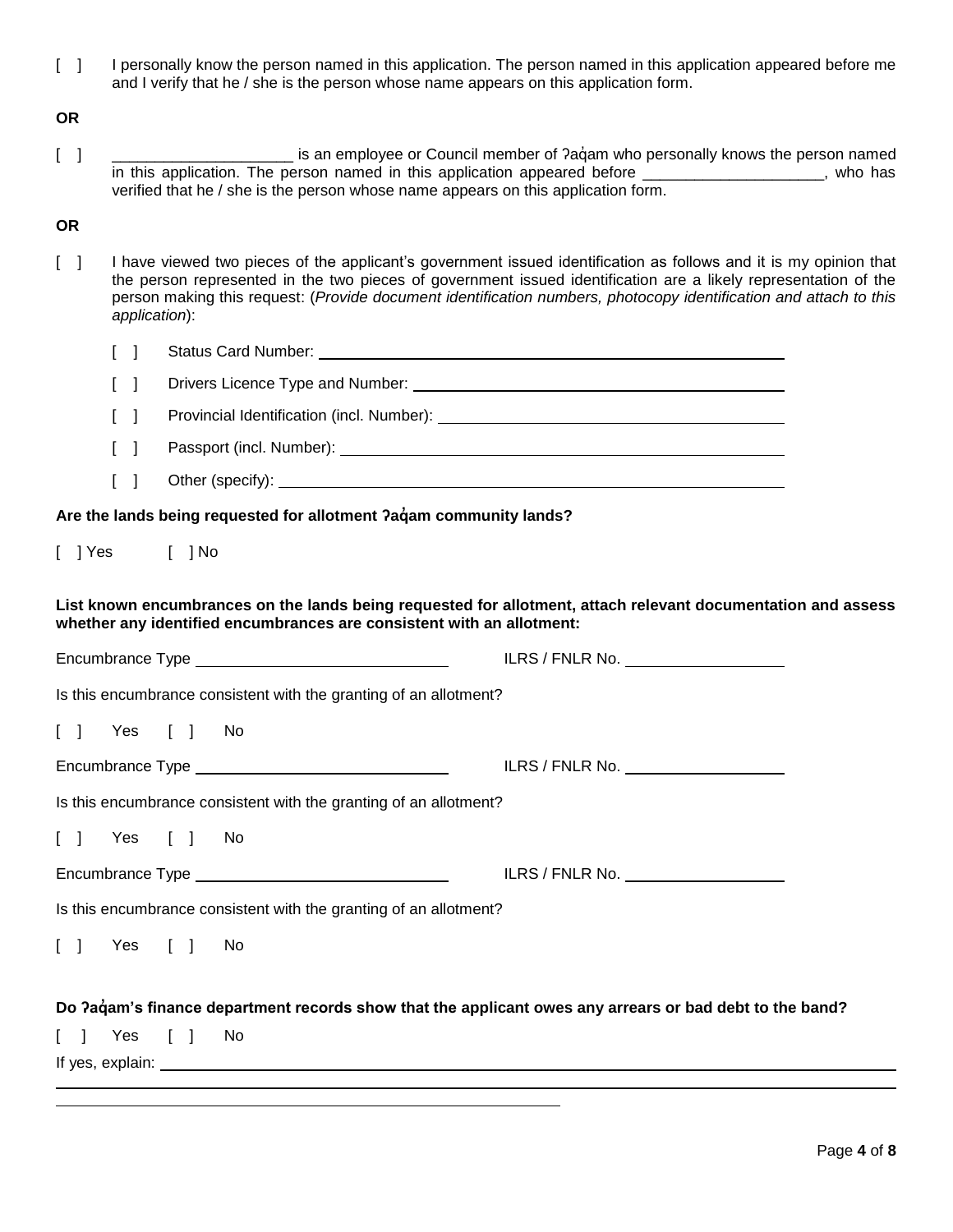|        | List the specific sections or parts of ?aqam laws, by-laws and policies that apply to the application, as follows: |
|--------|--------------------------------------------------------------------------------------------------------------------|
| $\Box$ | Pagam Land Code, Section(s):                                                                                       |
|        | Pagam Environmental Management Plan, Section(s):                                                                   |

|  | Paqam Community Land Use Plan, 2016, Section(s): |  |
|--|--------------------------------------------------|--|
|  |                                                  |  |

- [ ] ʔaq̓ am Zoning Law, Section(s):
- [ ] Policy/Policies contract the *Paciam* Land Management Manual
- [ ] Other (identify):

### **Do the applicant's proposed building plans require an environmental assessment?**

[ ] Yes [ ] No

**List details of any known environmental or contamination concerns with regard to granting the requested allotment to the applicant:**

\_\_\_\_\_\_\_\_\_\_\_\_\_\_\_\_\_\_\_\_\_\_\_\_\_\_\_\_\_\_\_\_\_\_\_\_\_\_\_\_\_\_\_\_\_\_\_\_\_\_\_\_\_\_\_\_\_\_\_\_\_\_\_\_\_\_\_\_\_\_\_\_\_\_\_\_\_\_\_\_\_\_\_\_\_\_\_\_\_\_\_\_\_\_\_\_\_\_\_\_\_\_\_\_\_\_\_\_ \_\_\_\_\_\_\_\_\_\_\_\_\_\_\_\_\_\_\_\_\_\_\_\_\_\_\_\_\_\_\_\_\_\_\_\_\_\_\_\_\_\_\_\_\_\_\_\_\_\_\_\_\_\_\_\_\_\_\_\_\_\_\_\_\_\_\_\_\_\_\_\_\_\_\_\_\_\_\_\_\_\_\_\_\_\_\_\_\_\_\_\_\_\_\_\_\_\_\_\_\_\_\_\_\_\_\_\_ \_\_\_\_\_\_\_\_\_\_\_\_\_\_\_\_\_\_\_\_\_\_\_\_\_\_\_\_\_\_\_\_\_\_\_\_\_\_\_\_\_\_\_\_\_\_\_\_\_\_\_\_\_\_\_\_\_\_\_\_\_\_\_\_\_\_\_\_\_\_\_\_\_\_\_\_\_\_\_\_\_\_\_\_\_\_\_\_\_\_\_\_\_\_\_\_\_\_\_\_\_\_\_\_\_\_\_\_

### **Do the lands being requested for allotment contain a cultural heritage site identified in a** *ʔaq̓am Community Land Use Plan, 2016***?**

[ ] Yes [ ] No

If yes, explain:

\_\_\_\_\_\_\_\_\_\_\_\_

### **Does the applicant own an existing allotment?**

[ ] Yes

If yes, does the existing allotment have an occupied residential home on it?

- [ ] Yes
- [ ] No
- [ ] No

### **Are there any development plans that may be impacted by the granting of the lands being requested for allotment to the applicant?**

[ ] Yes [ ] No

If yes, explain: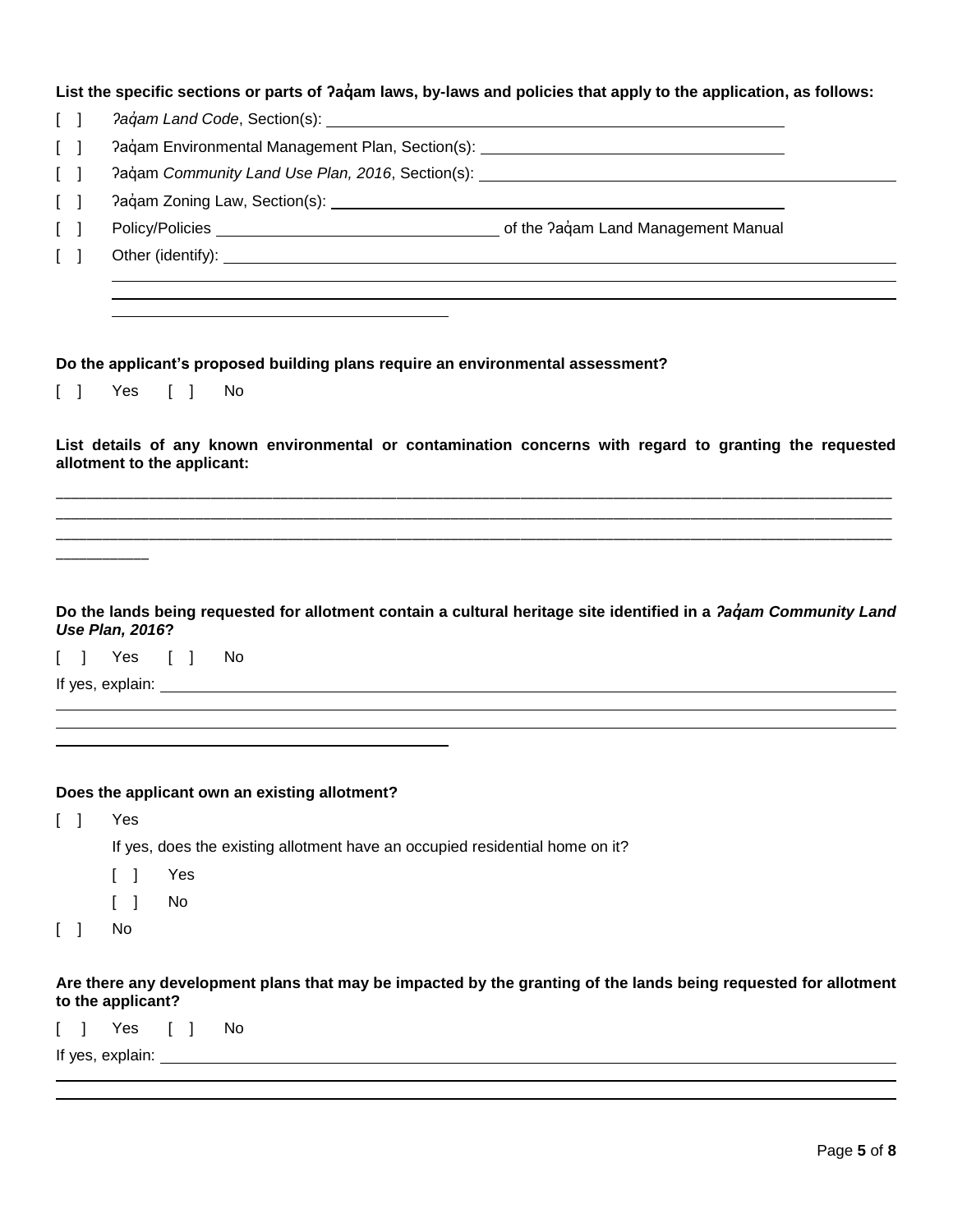**Site Visit Observations:**

Description of Site (General Location, Proximity to Water Frontage, River, etc.)

|  | Describe the Site Topography (Soil, Ground Cover, Flood Zone, etc.) |  |  |
|--|---------------------------------------------------------------------|--|--|
|--|---------------------------------------------------------------------|--|--|

Describe the access to a public road, or the circumstances on why the requirement for access should be exempted:

| Are the following services available at the site? |  |         |  |      |                    |  |        |  |      |  |  |
|---------------------------------------------------|--|---------|--|------|--------------------|--|--------|--|------|--|--|
| Water                                             |  | [ ] Yes |  | 1 No | Sewer              |  | Yes    |  | 1 No |  |  |
| Power                                             |  | I lYes  |  | 1 No | <b>Natural Gas</b> |  | 1 Yes  |  | 1 No |  |  |
| Telephone                                         |  | I lYes  |  | 1 No | Garbage collection |  | I lYes |  | 1 No |  |  |
| Other (Specify) [ ] Yes                           |  |         |  | 1 No |                    |  |        |  |      |  |  |

What is the present use of the land at the site?

### **Signature of Lands Department:**

I, \_\_\_\_\_\_\_\_\_\_\_\_\_\_\_\_\_\_\_\_\_\_\_\_\_\_\_\_, am a current employee of the ?aquam Lands Department and my position title is \_\_\_\_\_\_\_\_\_\_\_\_\_\_\_\_\_\_\_\_\_\_\_\_\_\_\_\_\_\_\_\_\_. I have personally verified all information contained in Part 2 of this application. I affirm that all information contained in Part 2 of this application is, to the best of my knowledge, true and correct.

DATE OF LANDS DEPARTMENT REVIEW



# **PART 3: TO BE COMPLETED BY THE LANDS COMMITTEE**

**Recommendation of the Lands Committee:**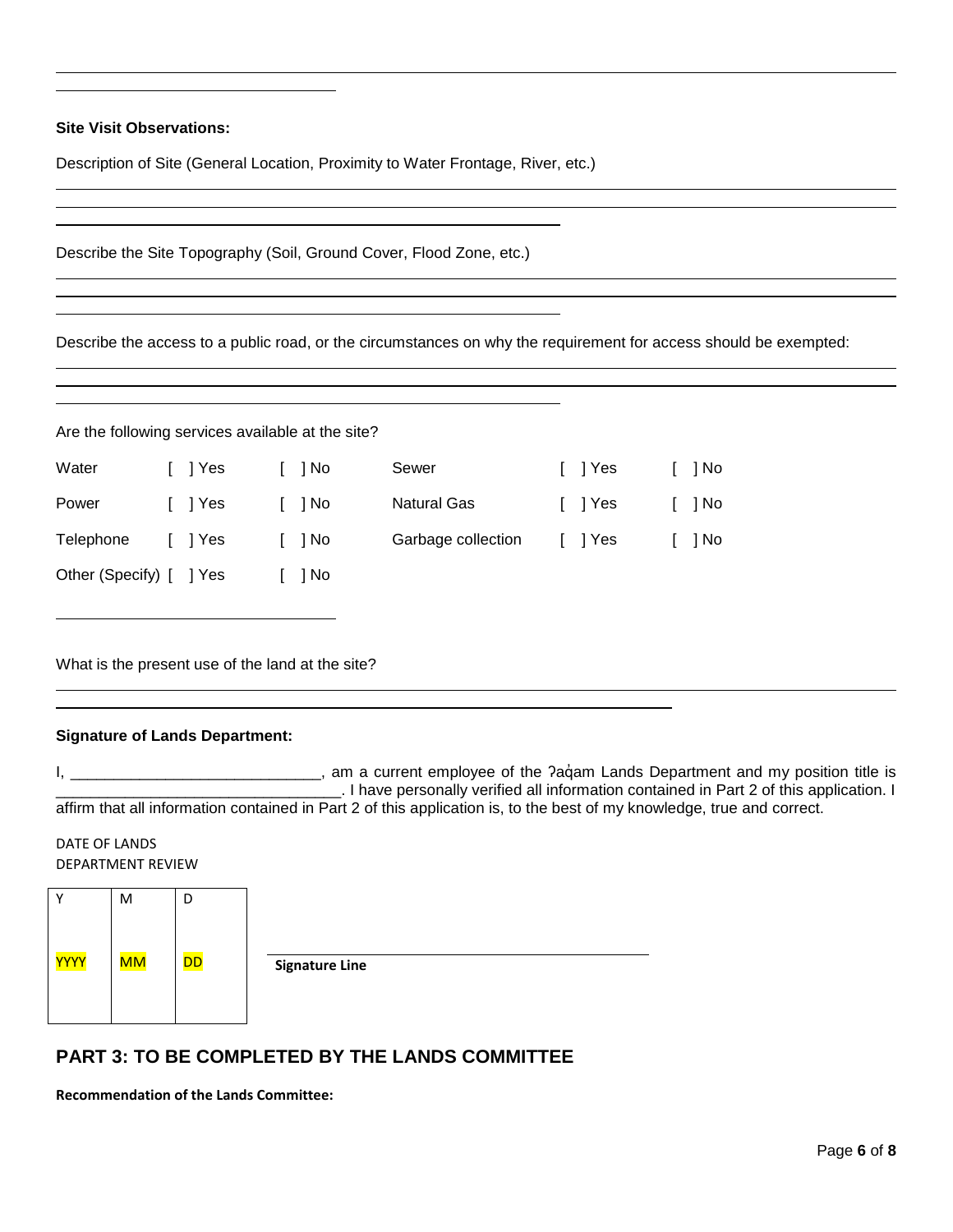|                                                                                        |                                                                                                                              | am the current chair of the Paqam Lands Committee.                                                                                                                                 |  |  |  |  |  |  |  |  |  |  |  |  |
|----------------------------------------------------------------------------------------|------------------------------------------------------------------------------------------------------------------------------|------------------------------------------------------------------------------------------------------------------------------------------------------------------------------------|--|--|--|--|--|--|--|--|--|--|--|--|
|                                                                                        |                                                                                                                              | On the day of day of day of day of day of day of day of day of day of day of day of day of day of day of day of the Lands Committee reviewed this application and determined that: |  |  |  |  |  |  |  |  |  |  |  |  |
| $\begin{bmatrix} \end{bmatrix}$                                                        |                                                                                                                              | the Lands Committee recommends Council pursuing the grant of this requested allotment; OR                                                                                          |  |  |  |  |  |  |  |  |  |  |  |  |
| $\Box$                                                                                 | for the following reasons, the Lands Committee does NOT recommend Council pursuing the grant of this requested<br>allotment: |                                                                                                                                                                                    |  |  |  |  |  |  |  |  |  |  |  |  |
|                                                                                        |                                                                                                                              |                                                                                                                                                                                    |  |  |  |  |  |  |  |  |  |  |  |  |
|                                                                                        |                                                                                                                              |                                                                                                                                                                                    |  |  |  |  |  |  |  |  |  |  |  |  |
|                                                                                        |                                                                                                                              |                                                                                                                                                                                    |  |  |  |  |  |  |  |  |  |  |  |  |
| <b>Signature of Lands Committee Chair:</b><br>DATE OF LANDS<br><b>COMMITTEE REVIEW</b> |                                                                                                                              |                                                                                                                                                                                    |  |  |  |  |  |  |  |  |  |  |  |  |
| Y                                                                                      | M                                                                                                                            | D                                                                                                                                                                                  |  |  |  |  |  |  |  |  |  |  |  |  |
|                                                                                        |                                                                                                                              |                                                                                                                                                                                    |  |  |  |  |  |  |  |  |  |  |  |  |
|                                                                                        |                                                                                                                              |                                                                                                                                                                                    |  |  |  |  |  |  |  |  |  |  |  |  |

**Signature Line**

# **PART 4: TO BE COMPLETED BY COUNCIL**

#### **Preliminary Decision of Council:**

DD

MM

YYYY

On the \_\_\_\_ day of \_\_\_\_\_\_\_\_\_\_\_\_\_\_\_\_\_\_\_, 20\_\_, the Council reviewed this application and passed a Band Council Resolution setting out our decision on whether to preliminarily grant this allotment.

The Band Council Resolution is attached to this application:

[ ] Yes [ ] No

# **PART 5: TO BE COMPLETED BY LANDS DEPARTMENT**

|            | Lands Department Progress Monitoring Schedule: _________________________________ |                                             |  |  |  |  |  |  |
|------------|----------------------------------------------------------------------------------|---------------------------------------------|--|--|--|--|--|--|
|            |                                                                                  |                                             |  |  |  |  |  |  |
|            |                                                                                  |                                             |  |  |  |  |  |  |
| $\lceil$ 1 |                                                                                  | Documentation not received by required date |  |  |  |  |  |  |

### **Condition 2:**